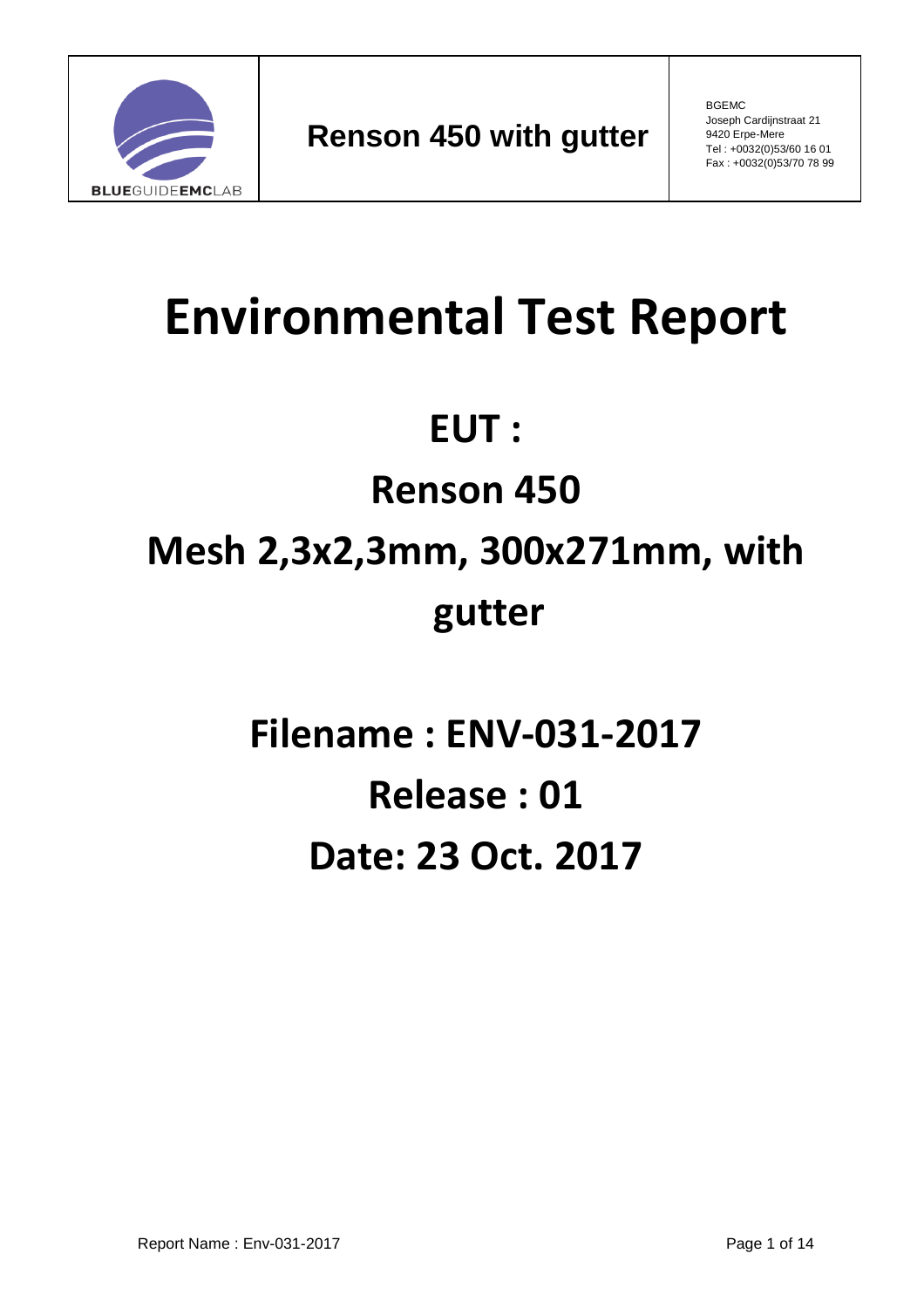

### **Approval Sheet**

| Function title           |          | Name           | Signature | Date         |
|--------------------------|----------|----------------|-----------|--------------|
| <b>Technical Manager</b> | Author   | Arne Van Hulle |           | 23 Oct. 2017 |
| General Manager          | Reviewer | Ivan Malfait   |           | 23 Oct. 2017 |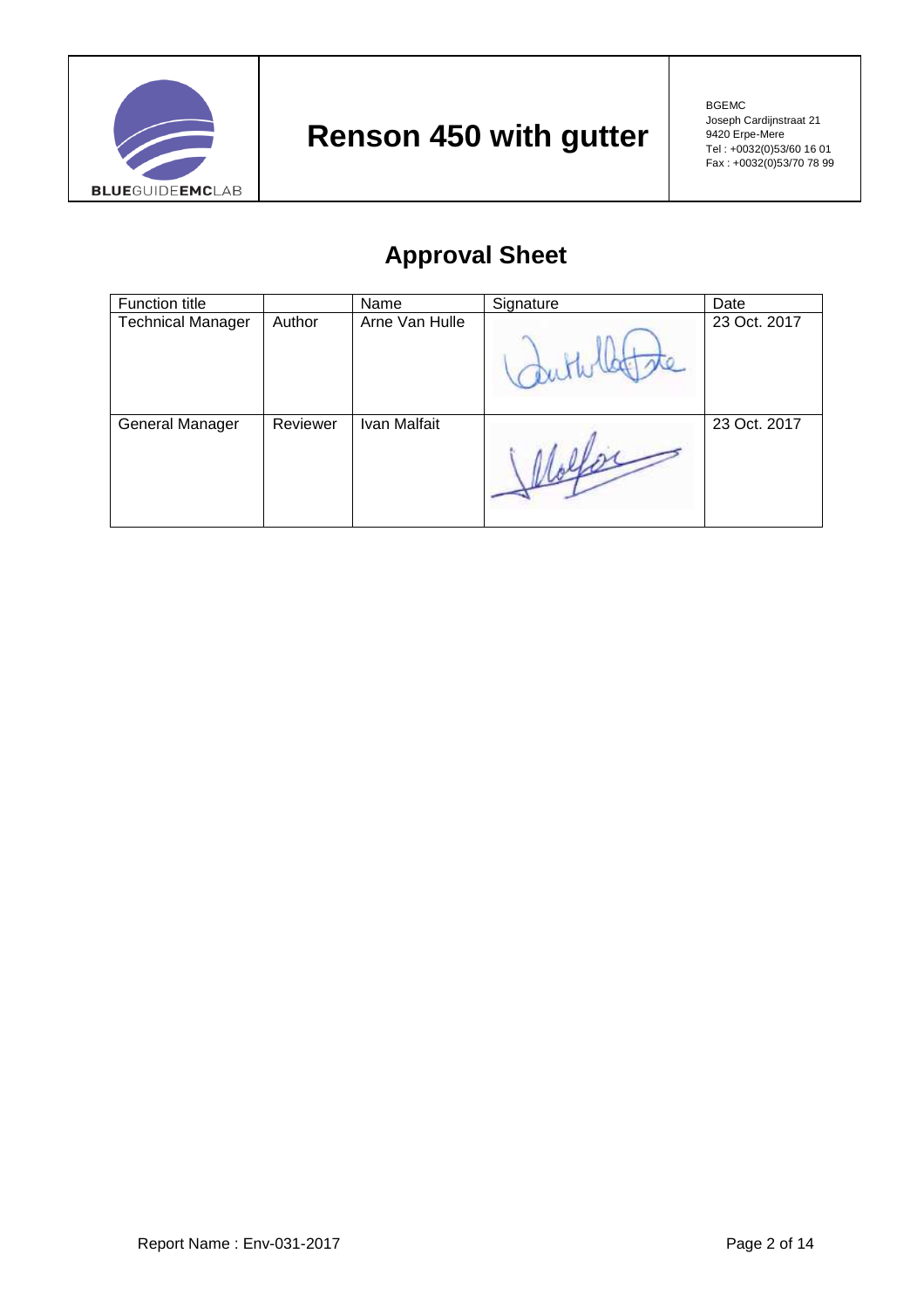

#### **Test Overview and Results**

| <b>Test</b>                                                                                          | <b>Test Date</b> | <b>Test result</b>     |
|------------------------------------------------------------------------------------------------------|------------------|------------------------|
| Degrees of protection provided by enclosures for<br>electrical equipment against access to hazardous | 10 Oct. 2017     | See overall conclusion |
| parts (IP4X code)                                                                                    |                  |                        |
| Degrees of protection provided by enclosures for                                                     | 10 Oct. 2017     | See overall conclusion |
| electrical equipment against solid foreign objects                                                   |                  |                        |
| (IP4X code)                                                                                          |                  |                        |
| Degrees of protection provided by enclosures for                                                     | 10 Oct. 2017     | See overall conclusion |
| electrical equipment against ingress of water (IPX4                                                  |                  |                        |
| code)                                                                                                |                  |                        |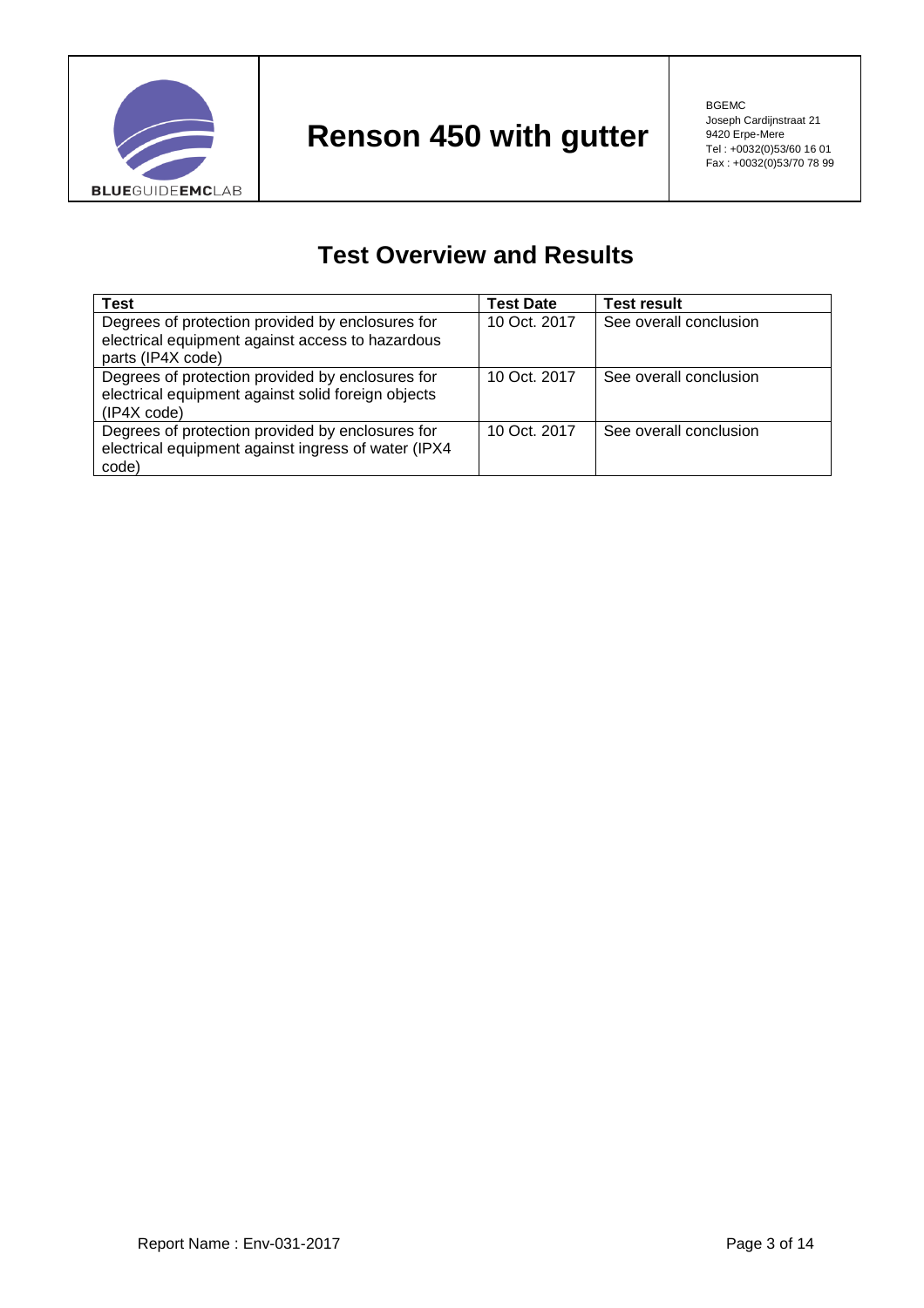

#### **Proprietary data notice**

The test Report may not be reproduced other than in full except with a written approval of the issuing laboratory. The test results relate only to the items tested.

#### **Release overview**

| Document     | Release | Release date | Author         | Description     |
|--------------|---------|--------------|----------------|-----------------|
| ENV-031-2017 | 01      | 23 Oct. 2017 | Arne Van Hulle | Initial release |

#### **Referenced data items**

The table below lists all data items that are used or referenced to in this report (Categories : Customer info, Standards, Other info)

| Document name                  | Release<br>date | Revision | Category |
|--------------------------------|-----------------|----------|----------|
| EN 60529:1991 +A1:2000+A2:2013 | 2013            | NA       | Standard |

#### **Abbreviations and acronyms**

| Abbreviation |                             |
|--------------|-----------------------------|
| I EUT        | <b>Equipment Under Test</b> |
| <b>RH</b>    | <b>Relative Humidity</b>    |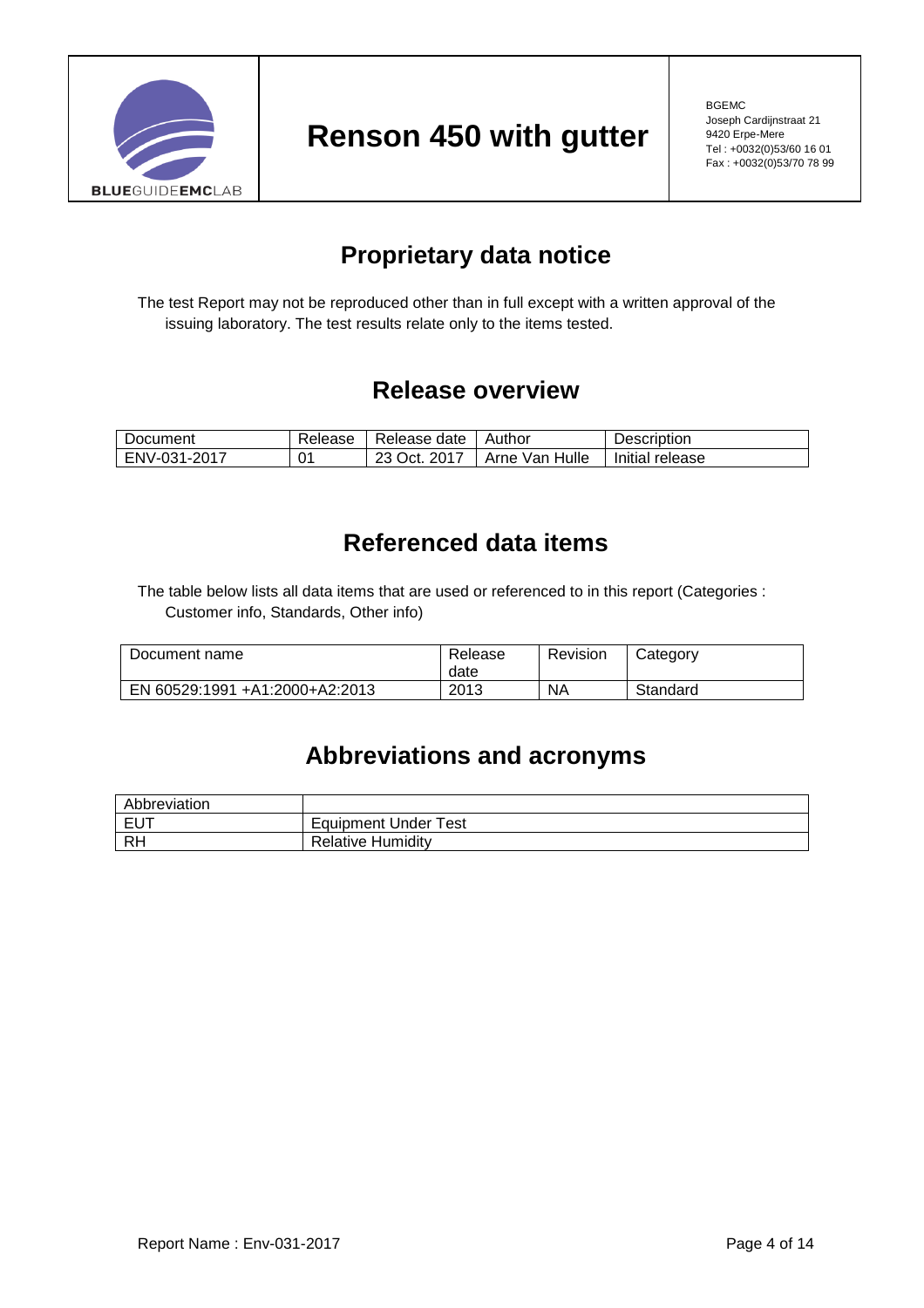

**BGEMC** Joseph Cardijnstraat 21 9420 Erpe-Mere Tel: +0032(0)53/60 16 01 Fax: +0032(0)53/70 78 99

#### **Table of Contents**

| 1.    |                                                                                                                |  |
|-------|----------------------------------------------------------------------------------------------------------------|--|
|       |                                                                                                                |  |
|       |                                                                                                                |  |
|       |                                                                                                                |  |
|       | 2.1 Degrees of protection provided by enclosures for electrical equipment against access to hazardous parts    |  |
|       |                                                                                                                |  |
| 2.1.1 |                                                                                                                |  |
| 2.1.2 |                                                                                                                |  |
| 2.1.3 |                                                                                                                |  |
| 2.1.4 |                                                                                                                |  |
| 2.1.5 |                                                                                                                |  |
| 2.1.6 |                                                                                                                |  |
|       | 2.2 Degrees of protection provided by enclosures for electrical equipment against solid foreign objects by the |  |
|       |                                                                                                                |  |
| 2.2.1 |                                                                                                                |  |
| 2.2.2 |                                                                                                                |  |
| 2.2.3 |                                                                                                                |  |
| 2.2.4 |                                                                                                                |  |
| 2.2.5 |                                                                                                                |  |
| 2.2.6 |                                                                                                                |  |
|       | 2.3 Degrees of protection provided by enclosures for electrical equipment against ingress of water (IPX4 code) |  |
| 2.3.1 |                                                                                                                |  |
| 2.3.2 |                                                                                                                |  |
| 2.3.3 |                                                                                                                |  |
| 2.3.4 |                                                                                                                |  |
| 2.3.5 |                                                                                                                |  |
| 2.3.6 |                                                                                                                |  |
| 2.3.7 |                                                                                                                |  |
| 2.3.8 |                                                                                                                |  |
| 3.    |                                                                                                                |  |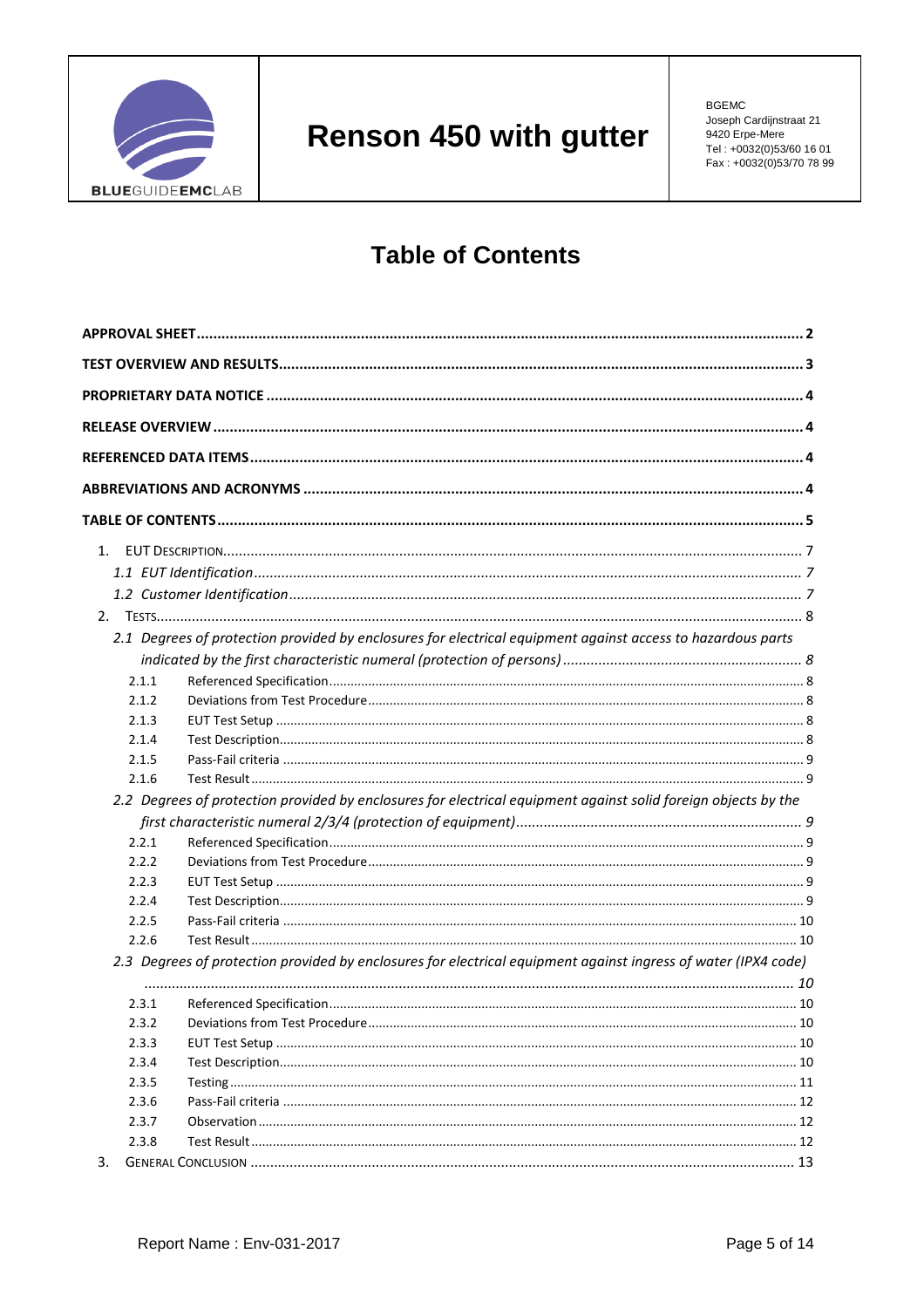

BGEMC Joseph Cardijnstraat 21 9420 Erpe-Mere Tel : +0032(0)53/60 16 01 Fax : +0032(0)53/70 78 99

| 3.1 Degrees of protection provided by enclosures for electrical equipment indicated by the first characteristic |  |
|-----------------------------------------------------------------------------------------------------------------|--|
|                                                                                                                 |  |
| 3.2 Degrees of protection provided by enclosures for electrical equipment indicated by the second               |  |
|                                                                                                                 |  |
|                                                                                                                 |  |
|                                                                                                                 |  |
|                                                                                                                 |  |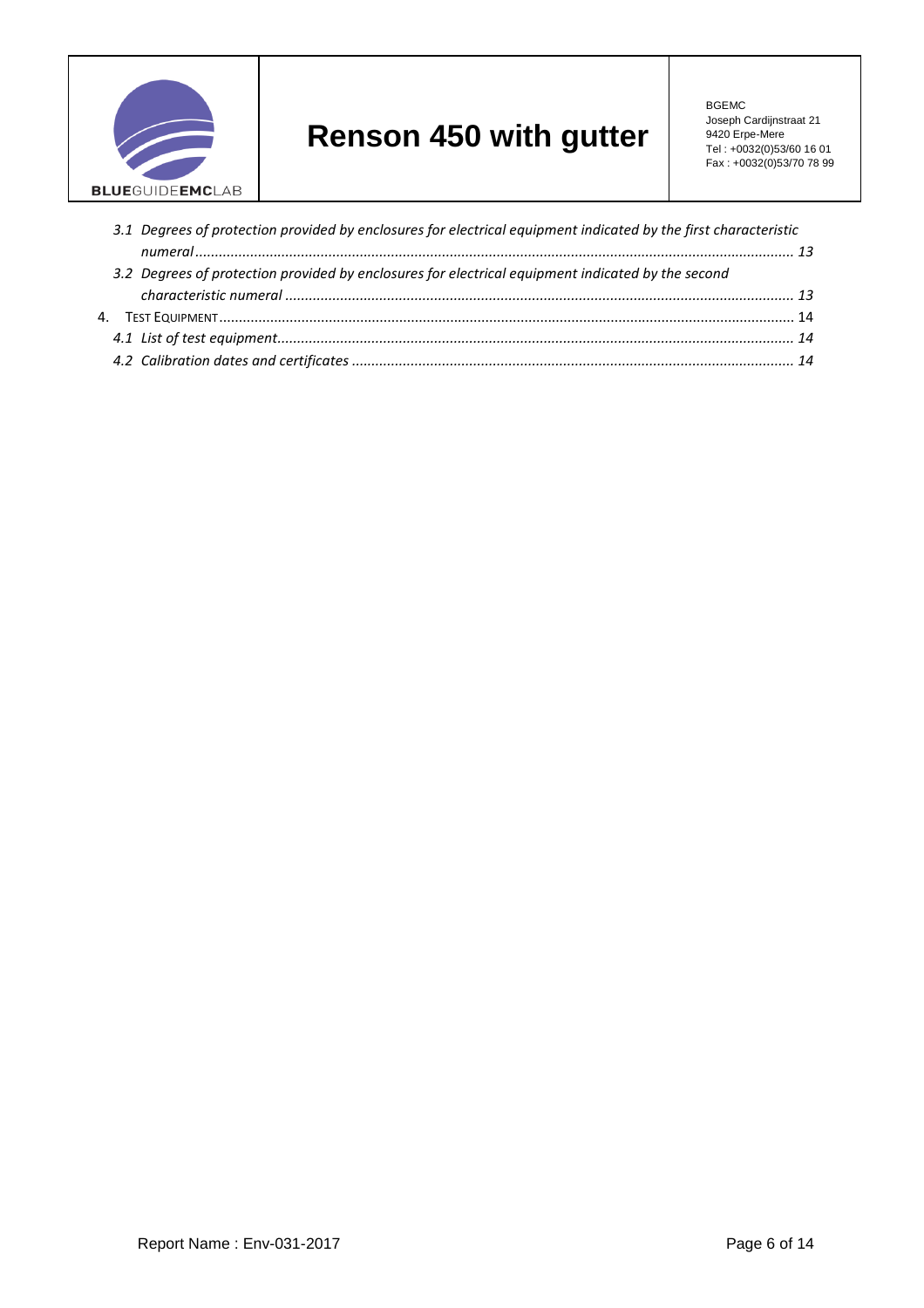

BGEMC Joseph Cardijnstraat 21 9420 Erpe-Mere Tel : +0032(0)53/60 16 01 Fax : +0032(0)53/70 78 99

## **1. EUT Description 1.1 EUT Identification**

**EUT** 

| Name               | ٠  | Renson 450          |
|--------------------|----|---------------------|
| Lab identification | ٠  | ENV-031-2017        |
| <b>Dimensions</b>  |    | $300 \times 271$ mm |
| Mesh               |    | Mesh 2,3mm          |
| Gutter             | ٠. | Gutter inside       |
|                    |    |                     |





#### **1.2 Customer Identification**

Manufacturer: Renson

Address: Industriezone 2 Vijverdam, Maalbeekstraat 10, 8790 Waregem Offer Number: BGEMC-17-299 & BGEMC-17-360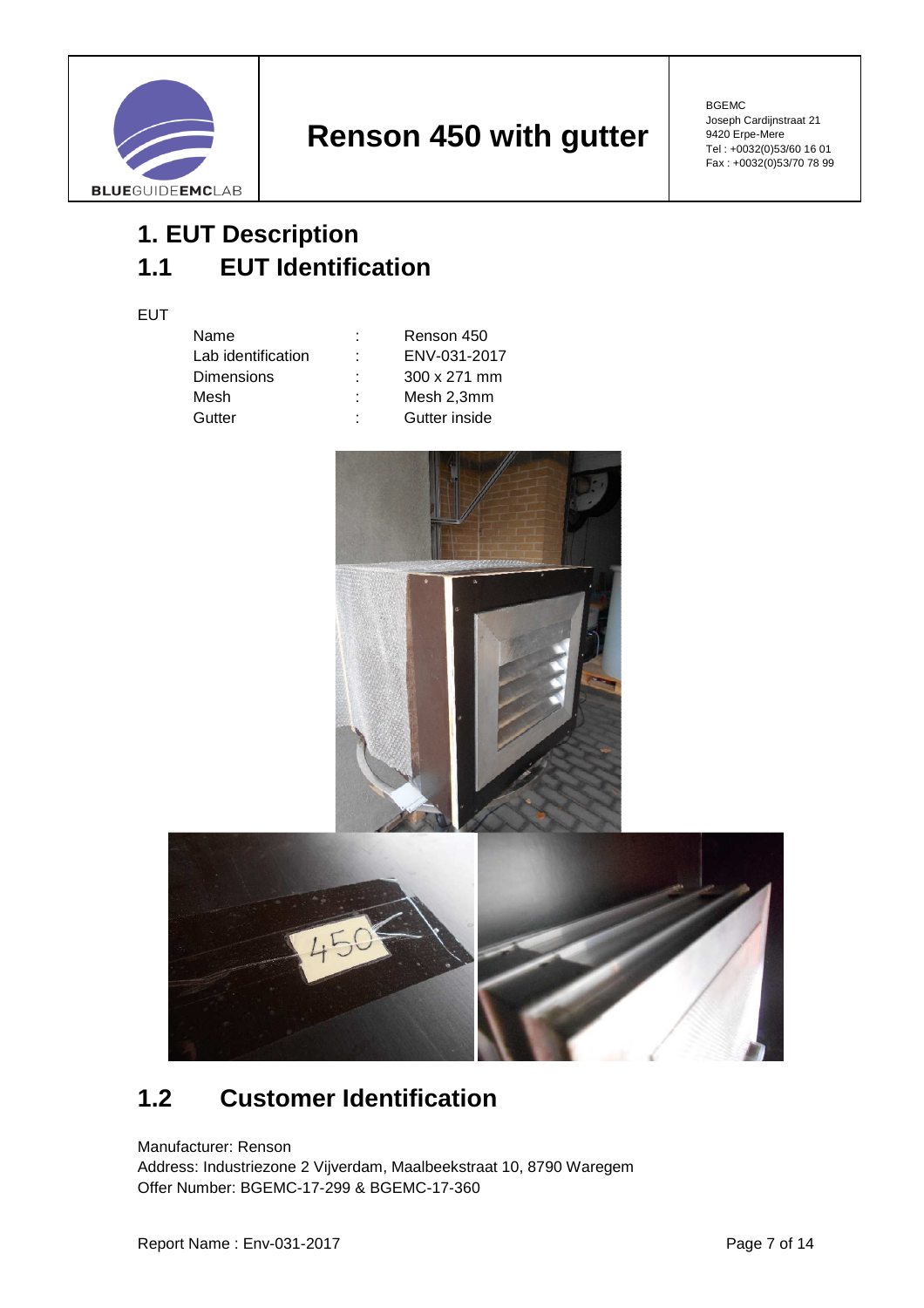

#### **2. Tests**

#### **2.1 Degrees of protection provided by enclosures for electrical equipment against access to hazardous parts indicated by the first characteristic numeral (protection of persons)**

#### **2.1.1 Referenced Specification**

Test performed according EN 60529:1991 +A1:2000 +A2:2013

4 | Protection against hazardous parts with a wire 1,0 mm probe

#### **2.1.2 Deviations from Test Procedure**

Test executed on non-electrical/electronic enclosure (vent grills).

#### **2.1.3 EUT Test Setup**

- The EUT is mounted and positioned vertical in a test fixture provided by the manufacturer.
- Test equipment: Test wire 1.0 mm



#### **2.1.4 Test Description**

The access probe is pushed against or inserted through any openings of the enclosure with the force specified in the table below:

| Degrees of protection against access to hazardous parts indicated by the first |                              |     |  |
|--------------------------------------------------------------------------------|------------------------------|-----|--|
| characteristic numeral (protection of persons)                                 |                              |     |  |
|                                                                                | Test wire 1 mm (PEMC 11-005) | l1N |  |

If applicable (not required if it's obvious the access probe is not penetrating at all) for low voltage equipment (<1000VAC/1500VDC) a low voltage supply (40V-50V) in series with a suitable lamp will be connected between the probe and the hazardous parts inside the enclosure: **not applicable since no electrical/electronic parts are present**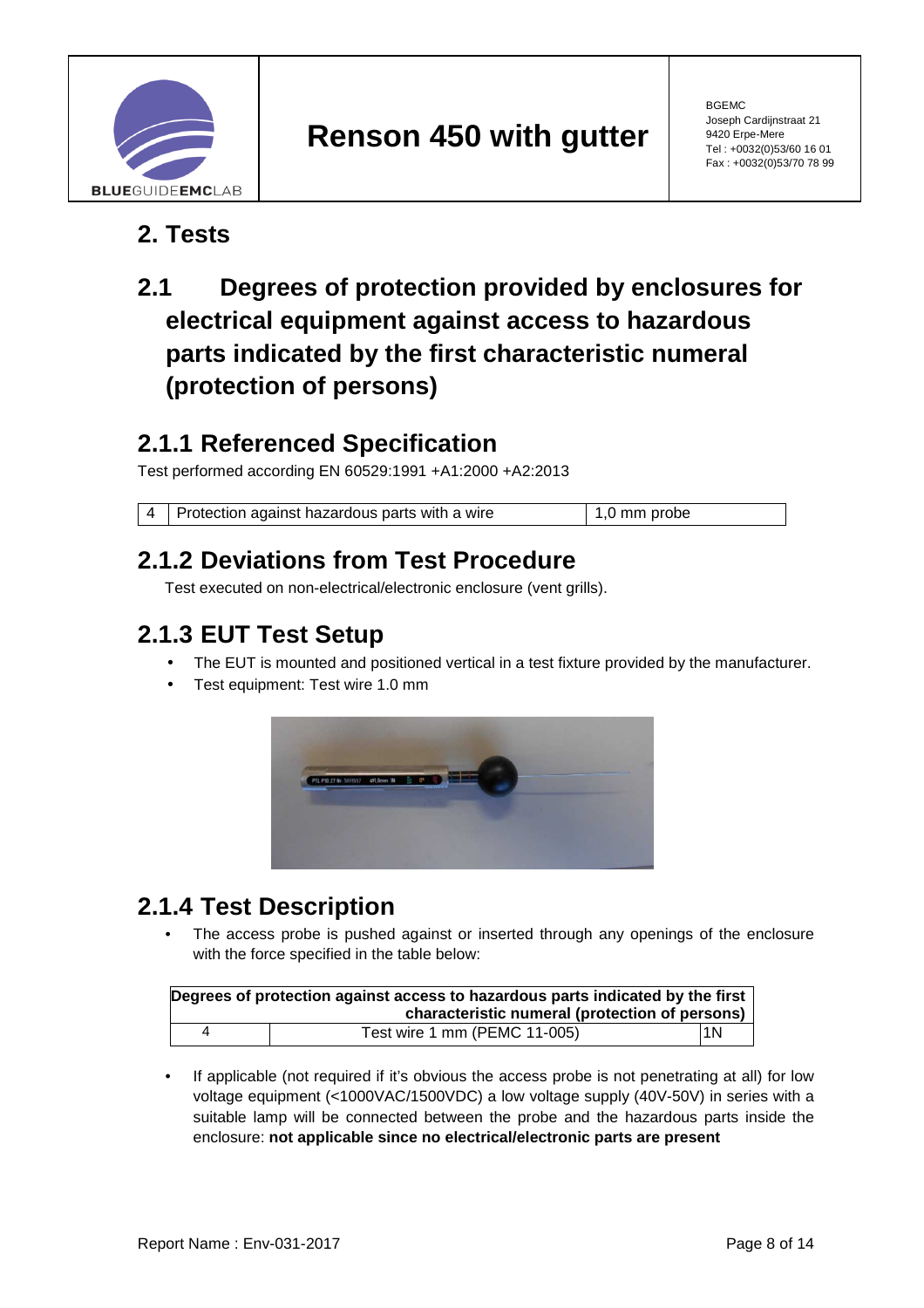

BGEMC Joseph Cardijnstraat 21 9420 Erpe-Mere Tel : +0032(0)53/60 16 01 Fax : +0032(0)53/70 78 99

#### **2.1.5 Pass-Fail criteria**

To comply with the conditions of the first characteristic numeral, adequate clearance shall be kept between the access probe and the hazardous parts (as practical definition of hazardous live parts definition 1.2.8.6 of IEC60950 is applied):

• The protection is satisfactory if adequate clearance is kept between the access probe and hazardous parts. For low voltage equipment (< 1000VAC/1500VDC) this means the access probe shall not touch hazardous live parts. If (IEC 60529 section 12.3.1) adequate clearance is verified by a signal circuit the lamp shall not light.

#### **2.1.6 Test Result**

• No hazardous parts can be touched by the test probe for IP4X.

#### **2.2 Degrees of protection provided by enclosures for electrical equipment against solid foreign objects by the first characteristic numeral 2/3/4 (protection of equipment)**

#### **2.2.1 Referenced Specification**

Test performed according EN 60529:1991 +A1:2000 +A2:2013

Protection of persons (solid foreign objects)

| Protection against foreign objects >12,5mm  | sphere 12,5 mm       |
|---------------------------------------------|----------------------|
| Protection against foreign objects > 2,5 mm | $\vert$ 2,5 mm probe |
| Protection against foreign objects >1 mm    | 1,0 mm probe         |

#### **2.2.2 Deviations from Test Procedure**

Test executed on non-electrical/electronic enclosure (vent grills).

#### **2.2.3 EUT Test Setup**

- The EUT is mounted and positioned vertical in a test fixture provided by the manufacturer.
- Test equipment: Test wire 1.0 mm / Test wire 2,5 mm / Test Sphere (12,5 mm)

#### **2.2.4 Test Description**

The access probe is pushed against any openings of the enclosure with the force specified in the table below:

| Degrees of protection against access to hazardous parts indicated by<br>the first characteristic numeral (protection of persons) |                                |     |
|----------------------------------------------------------------------------------------------------------------------------------|--------------------------------|-----|
|                                                                                                                                  | Sphere Ø12,5mm (PEMC 11-027K)  | 10N |
|                                                                                                                                  | Test wire 2,5 mm (PEMC 11-004) | 3N  |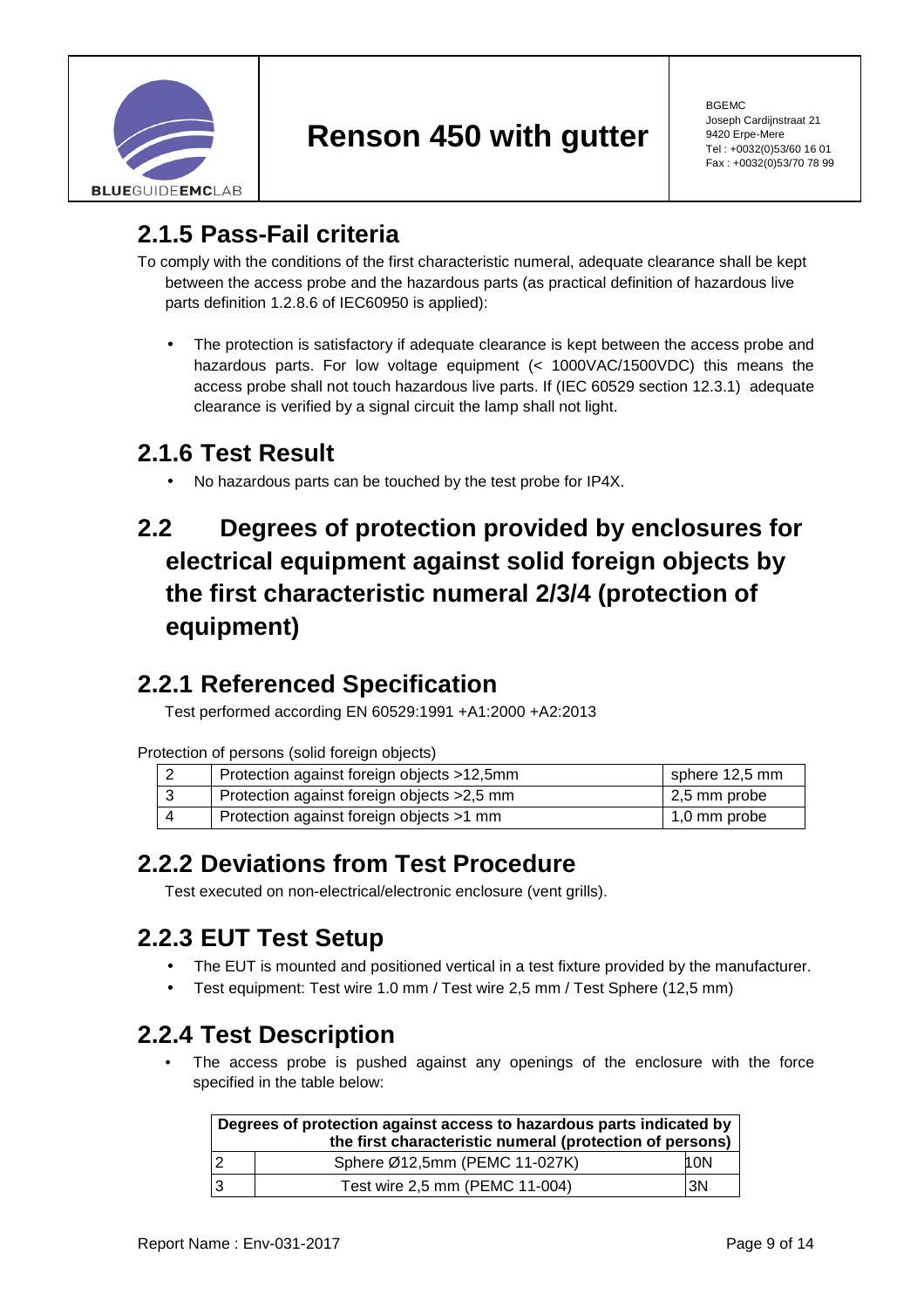

BGEMC Joseph Cardijnstraat 21 9420 Erpe-Mere Tel : +0032(0)53/60 16 01 Fax : +0032(0)53/70 78 99

|4 | Test wire 1 mm (PEMC 11-005) | 1N

#### **2.2.5 Pass-Fail criteria**

The EUT will PASS the test when (penetration is considered a means for entering the area behind the grill) :

- (IP2) The object probe shall not fully penetrate, the protection is satisfactory if the full diameter of the probe does not pass through any opening
- (IP3/4) The object probe shall not penetrate at all

#### **2.2.6 Test Result**

• No penetration possible using test sphere for IP2X\* (12,5mm), nor with test probe for IP3X\* (2,5mm) and IP4X\* (1mm)

\*it should be noted the test sphere of 12,5mm and test probes can penetrate the grill itself but cannot further penetrate due to the mesh behind the grill (test sphere) and due to the fact the actual length of the probes is not enough to penetrate the area behind the grill.

#### **2.3 Degrees of protection provided by enclosures for electrical equipment against ingress of water (IPX4 code)**

#### **2.3.1 Referenced Specification**

Test performed according EN 60529:1991 +A1:2000 +A2:2013, protection against ingress of water

| 4   Protection against splashing water | Spray nozzle |
|----------------------------------------|--------------|

#### **2.3.2 Deviations from Test Procedure**

Test executed on non-electrical/electronic enclosure (vent grills).

#### **2.3.3 EUT Test Setup**

- The EUT is mounted and positioned vertical in a test fixture provided by the manufacturer.
- Test equipment: spray nozzle with flow meter

#### **2.3.4 Test Description**

- The EUT was sprayed in a horizontal plane of 180°, and in vertical planes of 180°.
- Water flow rate: 10 liter /min.
- Duration of test: 1min/m², at least 5 min -> 5 minutes
- Distance from nozzle to EUT: between 30 and 50cm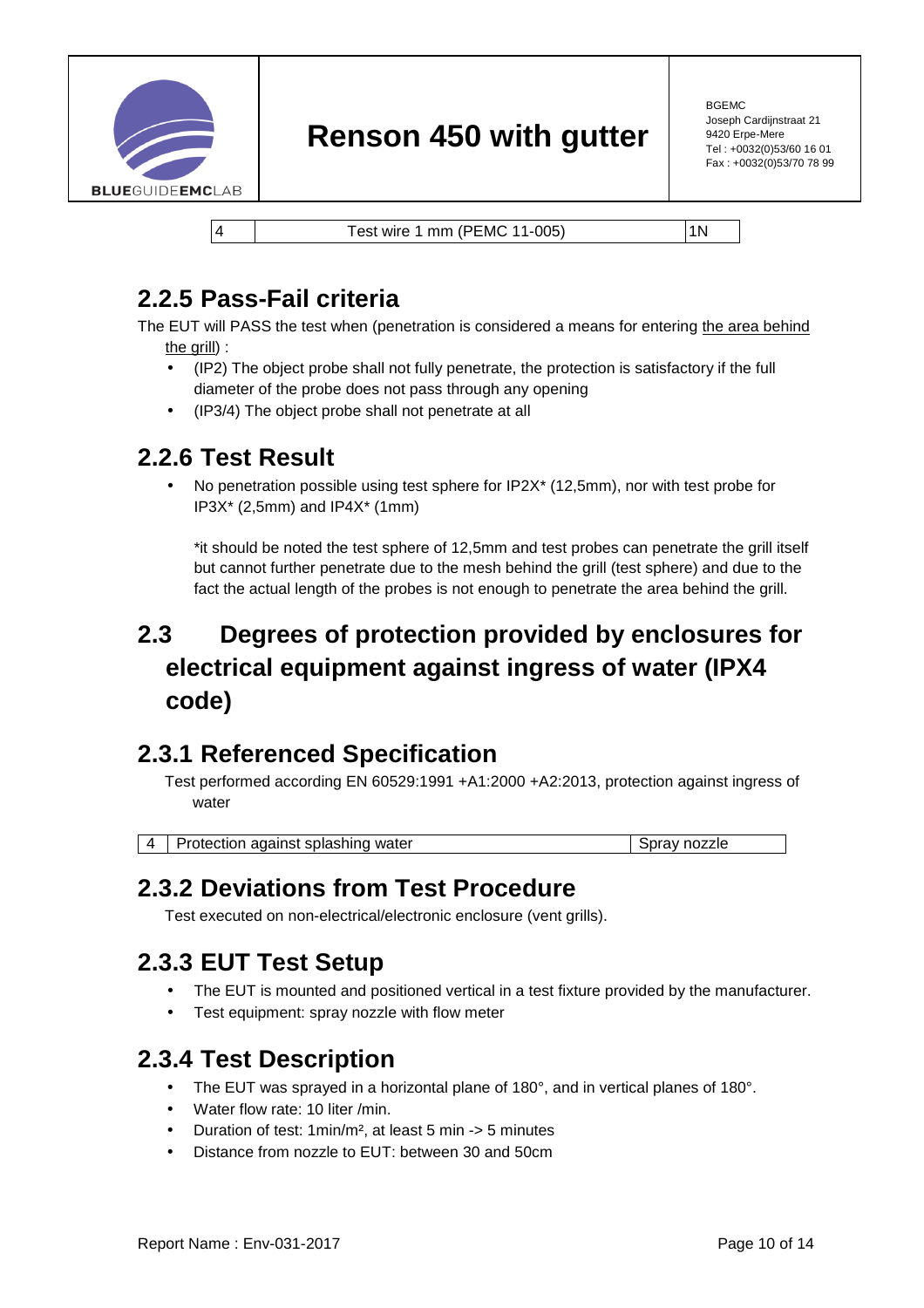

BGEMC Joseph Cardijnstraat 21 9420 Erpe-Mere Tel : +0032(0)53/60 16 01 Fax : +0032(0)53/70 78 99

## **2.3.5 Testing**

| Atmospheric conditions in test lab just before start of test: |  |                  |          |  |
|---------------------------------------------------------------|--|------------------|----------|--|
| <b>Ambient Temperature</b>                                    |  | 19.0 $\degree$ C |          |  |
| <b>Ambient Relative Humidity</b>                              |  |                  | 63.5 %RH |  |

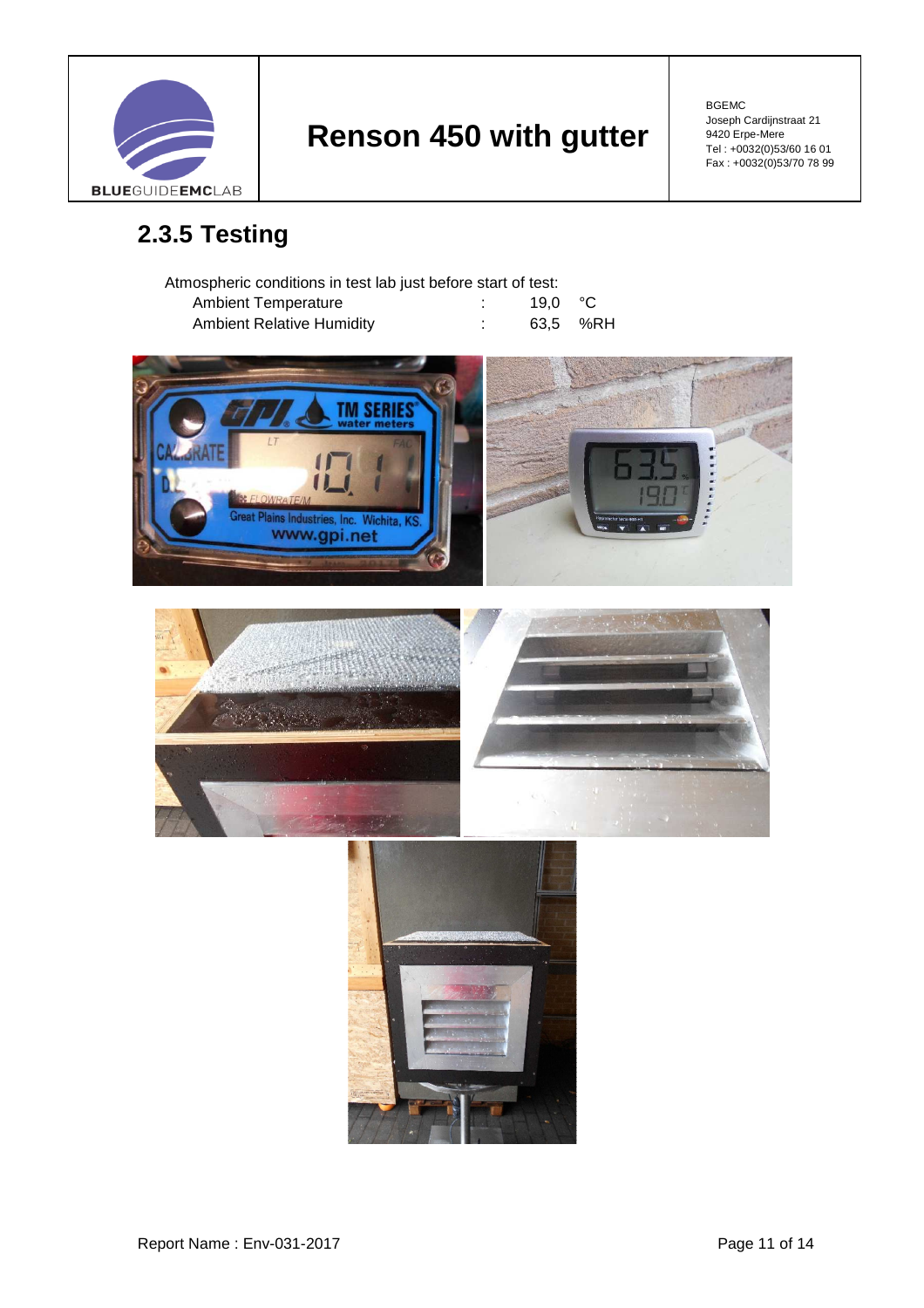

BGEMC Joseph Cardijnstraat 21 9420 Erpe-Mere Tel : +0032(0)53/60 16 01 Fax : +0032(0)53/70 78 99

#### **2.3.6 Pass-Fail criteria**

The EUT will PASS the test when :

- No ingress of water observed, or should be limited in quantity and location depending on the application
- Limited water "dust" (mist) allowed in the clearance area as prescribed in the installation manual/procedures.

#### **2.3.7 Observation**

Some ingress of water observed which however is not the result of water entering through the grill (from outside to inside, which is the scope of this IP test) but due to water entering via the openings the way the EUT is installed. The manufacturer will specify a correct way of installing the grill (with outside and inside kitting after installation).



#### **2.3.8 Test Result**

- Water "dust" (mist) observed in the area behind the grill (25-30cm)
- Limited ingress of water observed which however is not the result of water entering through the grill (from outside to inside, as intended by this IP test) but due to water entering via the inner construction of the grill itself.
- EUT can be considered IPX4 on condition enough clearance is kept.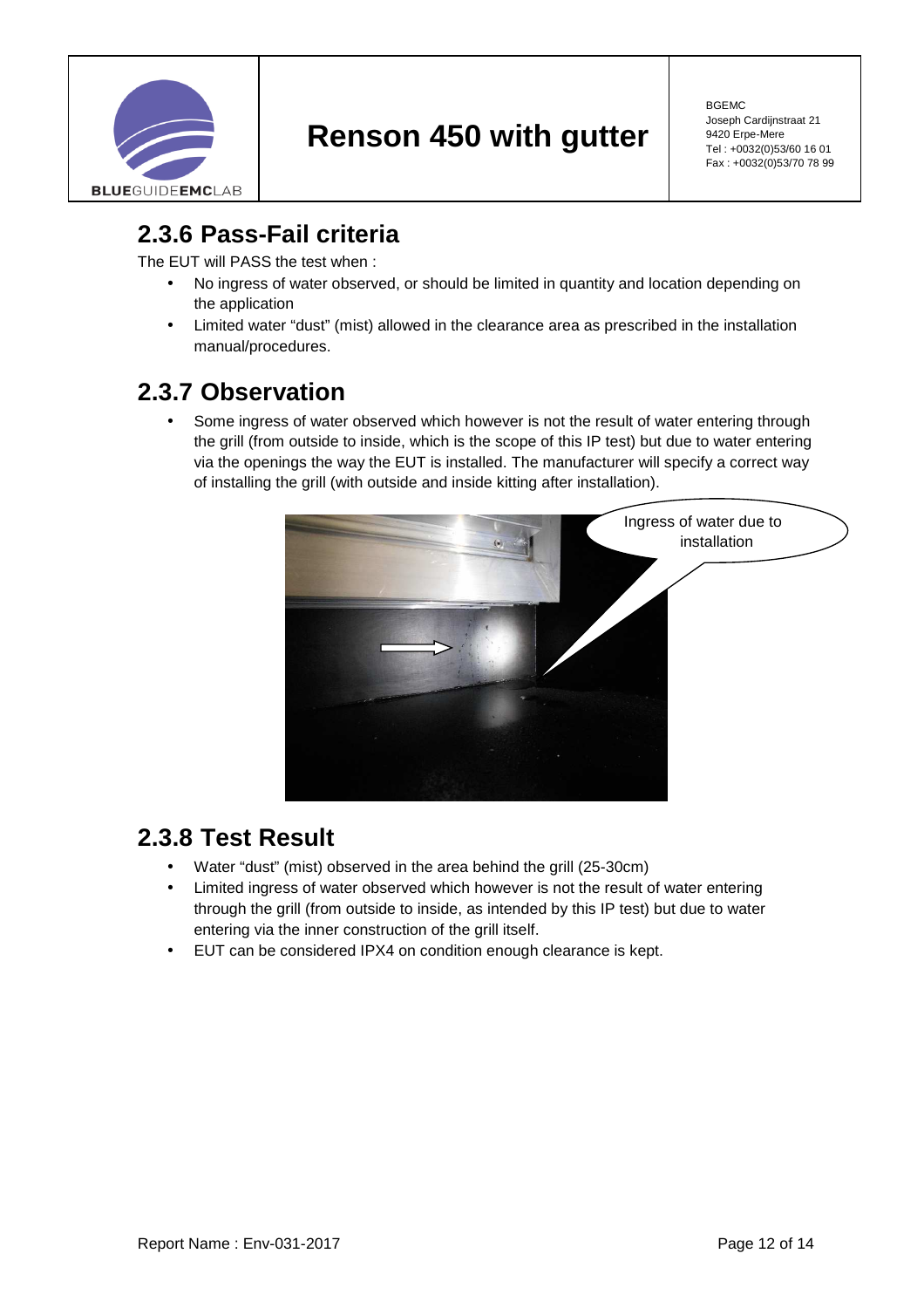

BGEMC Joseph Cardijnstraat 21 9420 Erpe-Mere Tel : +0032(0)53/60 16 01 Fax : +0032(0)53/70 78 99



#### **3. General Conclusion**

EUT can be considered IP44 on condition enough clearance (see 3.2) is kept to hazardous parts (by mounting/installation instructions). It should be noted limited ingress of water is observed via the inner construction, yet not as such the EUT is no longer IPX4 compliant. The IPX4 rating of the "installed EUT" (EUT built in in the application) depends on the correct way of installation (as per manufacturers installation instructions).

#### **3.1 Degrees of protection provided by enclosures for electrical equipment indicated by the first characteristic numeral**

The EUT can be given the following IP code:

- The actual protection is IP4X
- Remark: depending on the shape/size of a small object it's not excluded such objects (0- 15mm) might enter the grill itself. But cannot penetrate any further due to the presence of the mesh.

#### **3.2 Degrees of protection provided by enclosures for electrical equipment indicated by the second characteristic numeral**

The EUT can be given the following IP code: